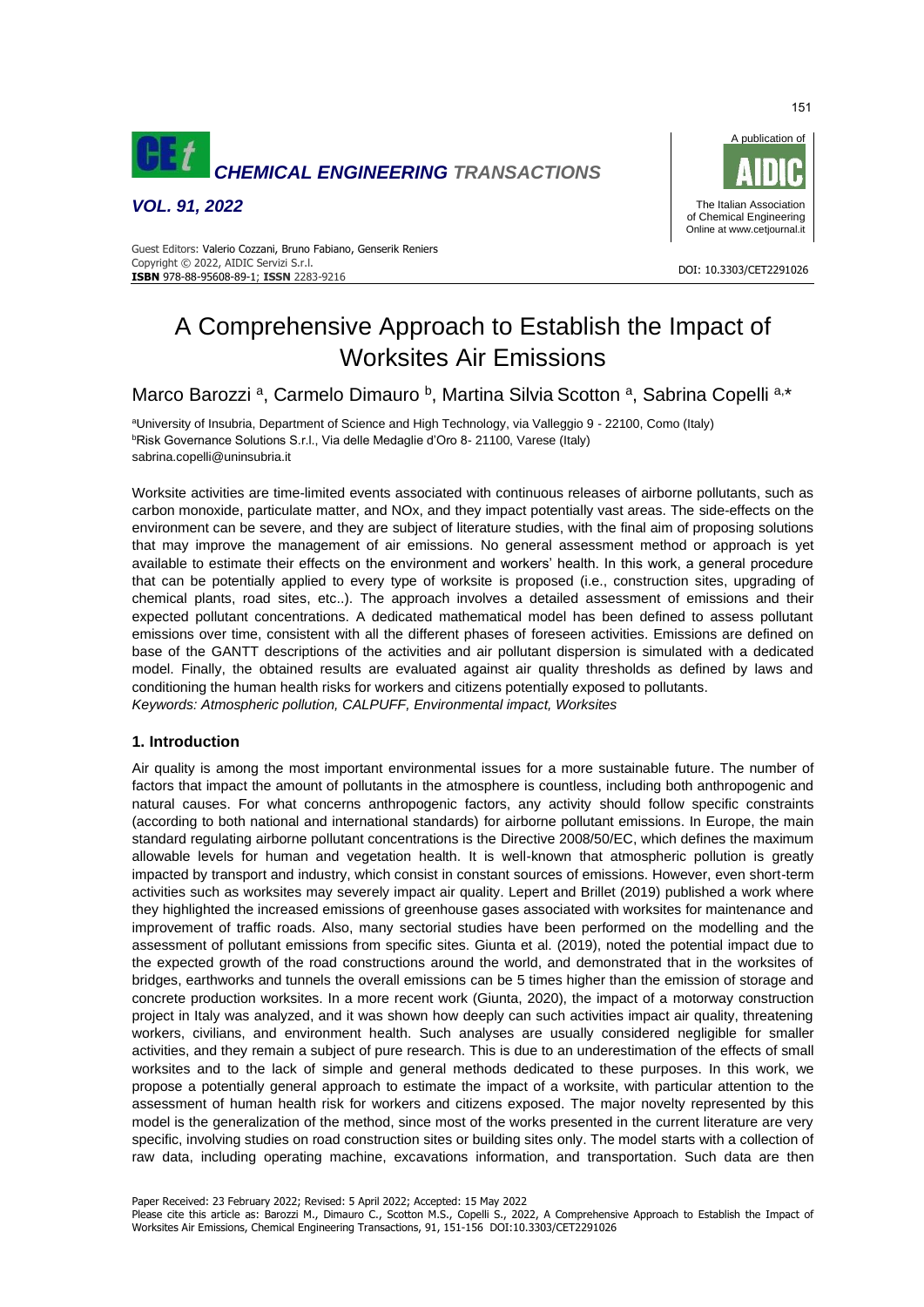elaborated with the use of Gantt diagrams, which are a very used tool when handling with worksite planning and validate models and emission factors to describe particulate matter, NOx, SOx and CO emissions. In this way it is possible to both assess global emissions and emission sources. After a proper detection of source types, dispersion modelling can be carried out. While pollutant dispersion can be estimated with several available mathematical models, the use of Calpuff is highly recommended, due to its capacity of representing point, linear and areal sources with a discontinuous functioning, and the capability of describing phenomena such as atmospheric turbulence or thermal inversion. From results, with the use of threshold values, exposure maps for workers can be elaborated.

## **2. Methodology**

The method proposed is summarized in Figure 1. The main idea consists in estimating emissions at different levels: at first, according to worksite characteristics, including information about activity types, machines and transportation means, it is possible to estimate the overall emissions. Using information from the Gantt diagram and work shifts, it is also possible to deduce the emissions profile overtime. Note that such information is usually always available, since they are deeply connected to the activity itself.



*Figure 1: Scheme of the proposed model*

This first step requires also dedicated sub-models to estimate pollutant emissions. The analysis is carried out for the most common airborne pollutants from engines and excavations: particulate matter ( $PM_{2.5}$  and  $PM_{10}$ ), NOx, SOx, and carbon monoxide. Once sub-models and worksite main information are set, it is possible to estimate global and overtime emissions, as it will be shown later. This is already an important information, which can be helpful in defining what are supposed to be most impactful activities for the work. However, it is now possible to evaluate the emission profiles. In this case, it is necessary to associate each source to its category, which can be a point, areal or linear source. Point sources are more suitable for single operating machines, such as drills and generators. Areal sources define well topsoil excavations and aggregates storage. Linear sources are both paved and unpaved roads, that require also specific sub-models to establish the correct particulate matter suspension.

## **2.1 Emission factors for engines**

The pollutants produced by the means of excavations, transportation, and other operations, such as welding generators, are essentially associated with the combustion processes of the related engines. Actually, it is possible to split between immobile equipment, such as drills, generators compressors or excavators, and mobile ones, like heavy trucks. For what concerns the first category, the global emissions can be estimated

152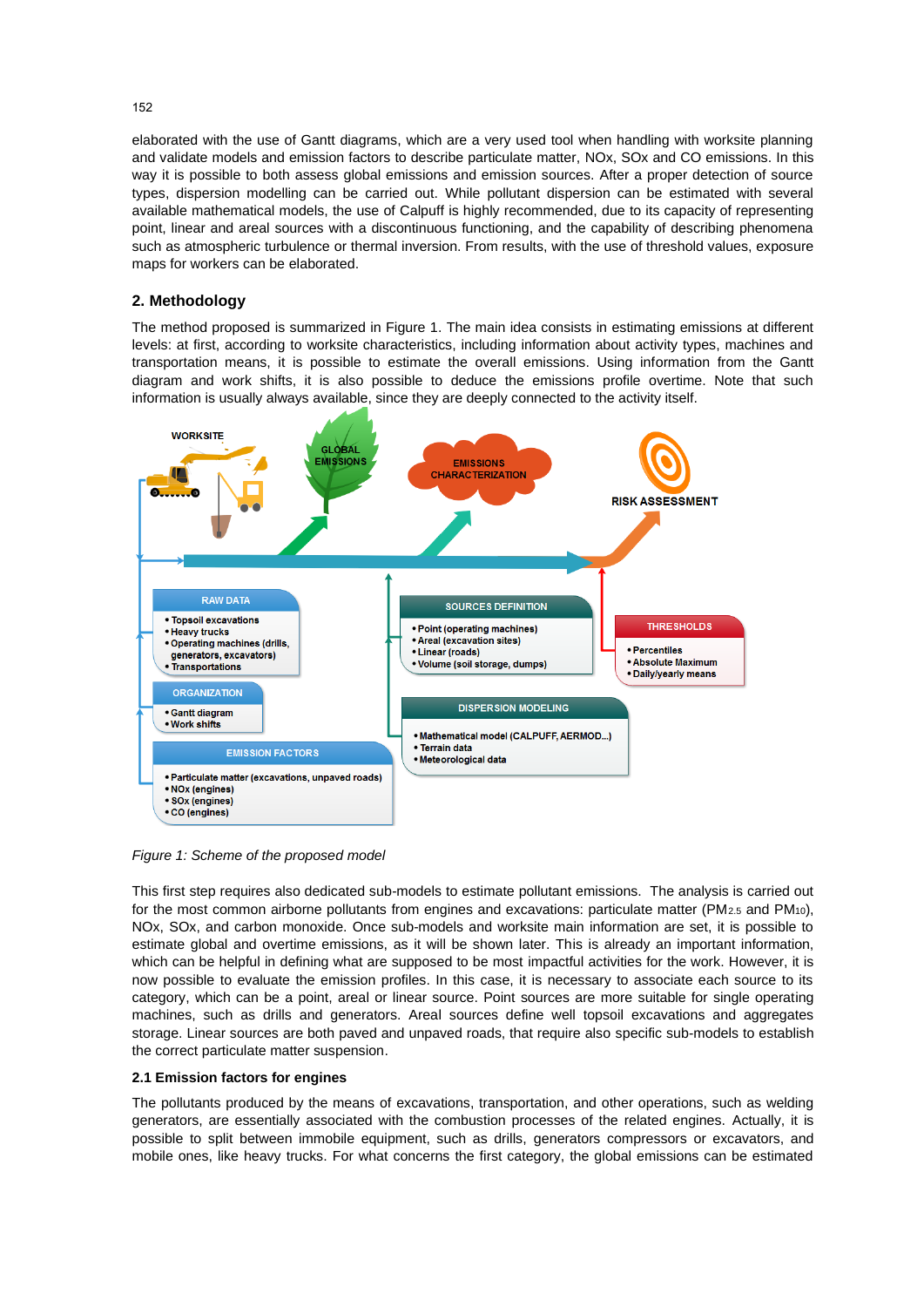(1)

 $(2)$ 

with the use of the database SCAB (South Coast Air Basin), Fleet Average Emission Factors, developed from the South Coast Air Quality Management District. Such a database is a very useful tool, which takes in account the evolution of emission thresholds over the year (the current database covers the period 2007- 2025). For each equipment, the emission factor can be estimated thanks to the relation expressed by Eq. 1.

$$
E_i = H \cdot EF_i
$$

E is the total emission in grams per day for a i-th pollutant, H corresponds to the hours per day of equipment operation and EF is the off-road mobile source emission factor by equipment category or horsepower-based equipment category in grams per hour. Table 1 shows the current values for Drill Rigs. As it can be noticed, equipment power is required in order to properly assess the factor.

*Table 1: Example of emission factors EF for Drill Rigs (calculated from 2020 values) (AQMD, 2021)*

|                         |            | MaxCV ROG [q/h] | CO [q/h] | NOx [q/h] | SOx [q/h] | PM [q/h] | $CO2$ [g/h] | $CH4$ [a/h] |
|-------------------------|------------|-----------------|----------|-----------|-----------|----------|-------------|-------------|
| Bore/Drill 15.2<br>Rigs |            | 4.57            | 23.96    | 28.61     | 0.06      | 1.12     | 3924.79     | 0.41        |
|                         | 25.35 6.15 |                 | 20.69    | 38.50     | 0.06      | 1.54     | 4971.40     | 0.56        |
|                         | 50.69      | 10.55           | 63.73    | 62.11     | 0.12      | 2 77     | 8896.19     | 0.95        |

For what concerns mobile sources, such as heavy trucks or simple buses and cars used to move operators on the worksite every day, two databases can be used. For Heavy-Duty Trucks, the Environmental Protection Agency developed a database of emission factors for trucks (EPA, 2008), which defines the emission factors for VOC, CO, NOx,  $PM_{2.5}$  and  $PM_{10}$  for diesel or gasoline. Factors are classified into 8 classes (from IIb to VIIIb) depending on the total weight (ranging from 3856 kg to >27 tons). Daily emissions are estimated by Eq. 2:

$$
E_i = D \cdot EFM_i
$$

E is the total emission in grams per day for a i-th pollutant, D corresponds to the kilometers run per day and EFM is the off-road mobile source emission factor by truck category in grams per kilometer.

For cars and buses, it is possible to use Euro VI norm (or an equivalent one for older vehicles), which functions in the same way, but with different EFM; values.

Also,  $PM_{10}$  can be emitted from transits on unpaved roads, as a result of interactions among tires and dusty surfaces. EPA proposes the relationship expressed by Eq. 3 to estimate the additional dust production from transit on unpaved roads:

$$
E_{U,PM10} = D_u \cdot k \cdot \left(\frac{s}{12}\right)^a \cdot \left(\frac{W}{3}\right)^b \tag{3}
$$

 $E_{u,PM10}$  is the PM10 emission factor in grams per day,  $D_u$  is the daily distance ran on unpaved roads, k, a, b are empirical constants depending on the particulate size, s is the surface material silt content (%), W is the mean vehicle weight (tons).

## **2.2 Emission factors due to topsoil excavations**

The presence of excavations determines dispersions of fine dust associated with the movement of land and its storage. The contaminants released associated with this activity is essentially associated with the finer fraction of powders as the heavier ones are deposited relatively quickly and near the release points. The finer fractions such as PM1 $_0$  and PM<sub>2.5</sub>, in addition to having an interest from the point of view of environmental contamination and impacts on human health, are able to remain suspended in the air and be transported by local anemological processes.

The estimate of fine particulate emissions is carried out with reference to the AP 42 from EPA (EPA, 2007), which reports the emission references as a function of the tons of earth removed. The emission coefficient is therefore defined as grams of fine dust released per ton of earth removed. The emission factor, shown in Eq.4, is also estimated considering the effects due to the intensity of the wind and the degree of humidity of the soil.

$$
E_i = 1.6 \cdot k \cdot \left(\frac{U}{2.2}\right)^{1.3} \cdot \left(\frac{M}{2}\right)^{-1.4}
$$
 (4)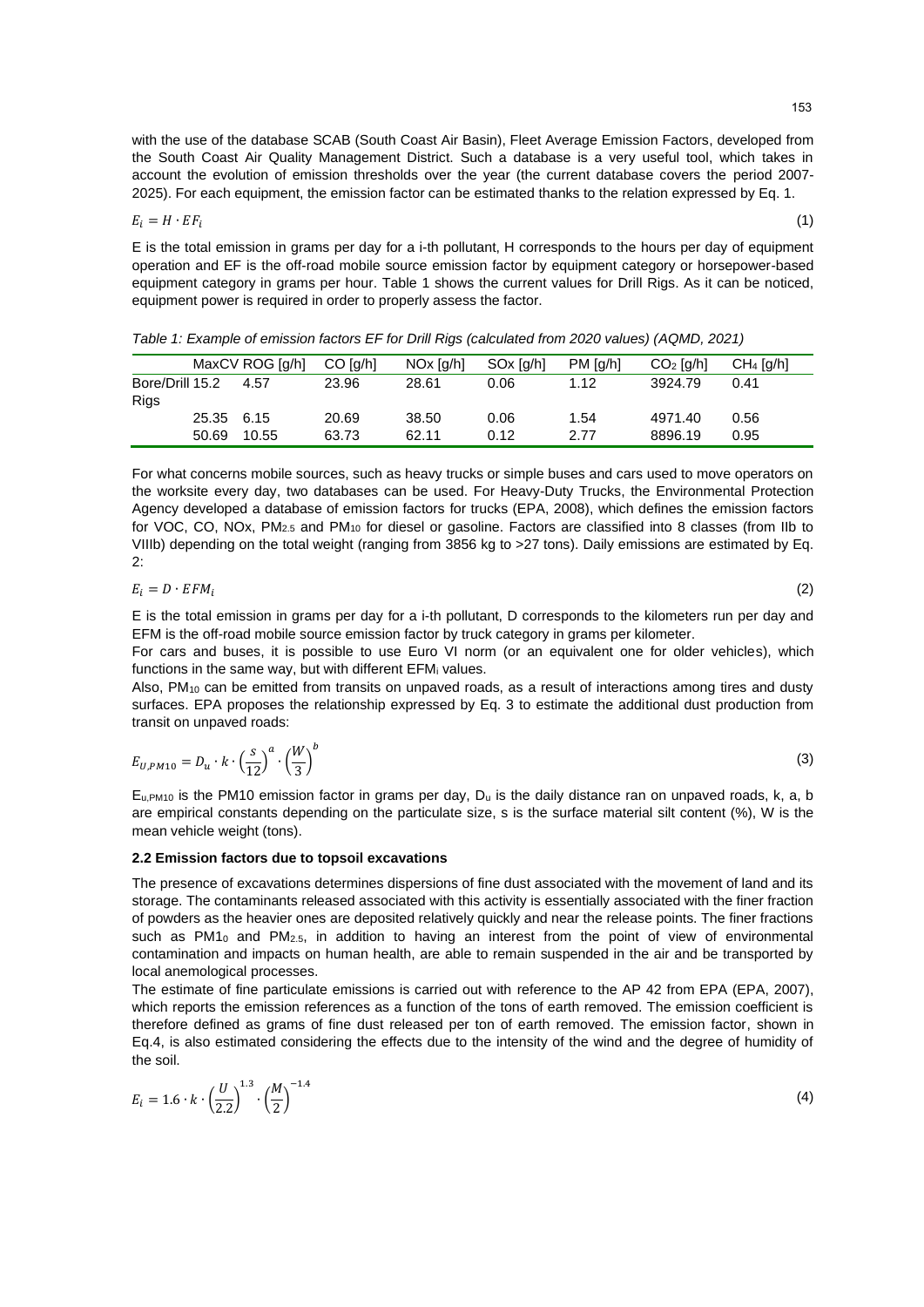Where E is emission factor expressed in g of dust per ton of material removed (on daily basis) for the i-th dust average size, U is the wind speed, in m/s; M is the percentage content of soil moisture, ranging from 0.25 to 4.8% and k is a factor that depends on the size of the particulate.

After excavations, removed soil is usually stored. According to the literature, the emissions resulting from the erosive effects due to the action of the wind of different intensity on piles of excavated material are low. Vegetation covers typically form on the surface and a crust typically forms, that is a layer of soil characterized by a low degree of humidity, which limits the mechanical actions of the wind. However, the emission potential increases each time the surface is altered, providing the pile with a new surface of erodible material.

In general, the storage cycle of material in heaps requires that the material is periodically added or subtracted, modifying the old surface layer, inactive from the point of view of the emission potential, reactivating the erosive capacity of the wind. The daily emissions of the pile are therefore directly proportional to the number of changes in the crust per day. It can also be observed that the average atmospheric wind speed (even on an hourly basis) is not sufficient to generate a significant erosion of the surface of the accumulated materials and it is therefore necessary to refer to the maximum intensity of the gusts of wind and their frequency in the period between one disturbance intervention and another. In summary, the emissions related to dusting by the heap depend on factors such as the number of disturbances per day, the age of the heap, its moisture content, the portion of fine aggregates and the anemological conditions of the site. Emissions due to wind erosion from piles are characterized in AP-42, Chapter 13.2.5 (EPA, 2007) which treats the emission potential of the single pile as a function of a series of factors. In particular, the daily emission rate is given by Eq. 5:

$$
E_{p,i} = 1000 \cdot EF_{p,i} \cdot a \cdot mov \cdot H \tag{5}
$$

Where  $E_p$  is the amount of dust lifted in g/day, i refers to each particulate matter considered (PM<sub>10</sub>, PM<sub>2.5</sub>),  $EF_{p,l}$  is the areal emission factor in kg/m<sup>2</sup>,a is the surface of the moved area in m<sup>3</sup>, mov is the number of movements / hour and H is the total number of hours worked per day.

## **3. Model application**

#### **3.1 Global emissions**

Global and overtime emissions are estimated by means of Gantt diagrams, activities performed and operating machines. Gantt diagrams are structures widely used worldwide to define the timetables of a worksite. They are generated by associating the different activities in which the work is organized with the expected time they are supposed to last. To the scope of this model, it is possible to associate a Gantt diagram to a Boolean variable, where 1 consists of the presence of the specific activity at a given time step. Table 1 represents a translation of a classic Gantt diagram into a Boolean matrix, with dimensions of na x nt, where na is the total number of activities involved, and nt is the number of time steps identified. Usually, each time step has the same length (months or 30 days). This modified Gantt diagram is a matrix called G.

|            |  | ťЗ | τ4 |  |
|------------|--|----|----|--|
| Activity 1 |  |    |    |  |
| Activity 2 |  |    |    |  |
| Activity 3 |  |    |    |  |

*Table 1: Example of Gantt table (in this case, na=3 and nt=4)*

From this table, it is possible to deduce specific global emissions with the help of additional matrices. It is possible to introduce a matrix (called P), structured in the following way: each row represents the activities listed in the Gantt table (so the number of rows is equal to na), and each column represents all the specific operating machines, trucks, excavations present during the whole activity. Now, the numbers in the matrix are the total number of machines etc. used. Table 2 represents an example: in this case, a single drill is used during activity 1, no one is used in phase 2, and 2 are used in the final phase.

*Table 2: Example of P a matrix translated into a table* 

|            | Drill | Excavations Heavy trucks |
|------------|-------|--------------------------|
| Activity 1 |       |                          |
| Activity 2 |       |                          |
| Activity 3 |       |                          |

An additional matrix, called E, must be finally introduced. In this case, the matrix contains information about the emission factors which were calculated according to dedicated models. In this case, the rows contain the

154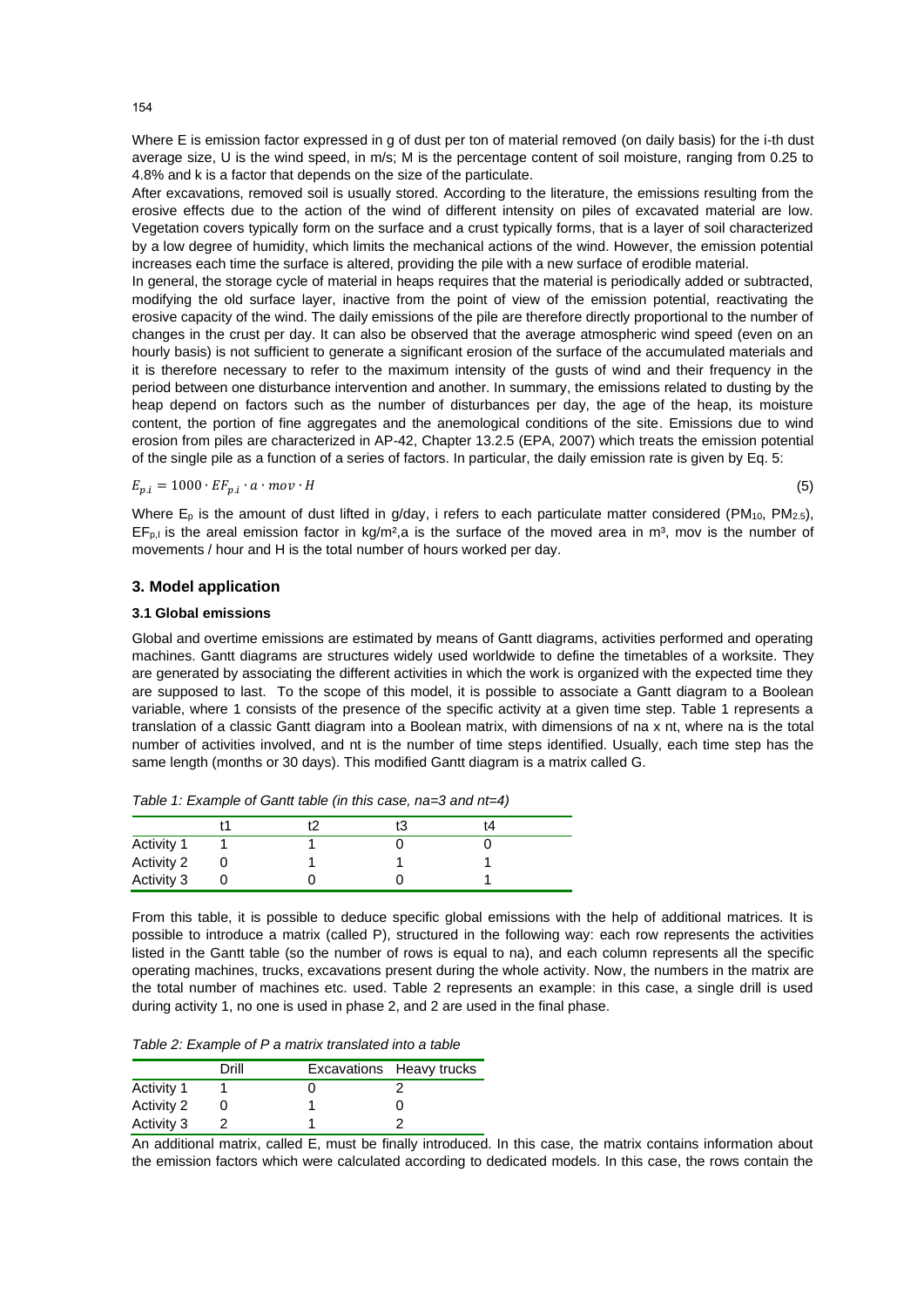equipment listed already in the P matrix, and the columns contains the pollutants chosen (in this case, 5 pollutants are identified). An example is reported in Table 3.

*Table 3: Example of a E matrix translated into a table (each emission factor is referred to data for the specific operating machine/activity)*

|                             | CO  | NOx              | SOx              | PM <sub>2.5</sub>    | $PM_{10}$          |
|-----------------------------|-----|------------------|------------------|----------------------|--------------------|
| Drill                       | Eco | ENOX             | ESOx             | EPM2.5               | EPM <sub>10</sub>  |
| Excavations E <sub>co</sub> |     | E <sub>NOx</sub> | $E_{\text{SOx}}$ | $E_{2.5} + E_{p2.5}$ | $E_{10} + E_{p10}$ |
| Heavy trucks Eco            |     | E <sub>NOx</sub> | Esox             | $E_{PM2.5}$          | EPM10+EU.PM10      |

Now it is possible to estimate global emissions overtime exploiting simple matrix operations. The matrix Et is now defined, according to Eq. 7.

$$
E_T = G' \cdot (P \cdot E \cdot t) \tag{7}
$$

Where ' indicates the transposed matrix and t is the number of days for each time period identified in the Gantt diagram (if defined in months, usually t can be considered equal to 24 days). The matrix  $E<sub>T</sub>$  contains important information: due to its structure, it contains for each time step defined in the Gantt table the overall emissions for each pollutant. In this way, it is possible to instantly identify the potentially most critical time steps of the worksite.

*Table 4: Example of a E<sup>T</sup> matrix translated into a table*

| CO [g]                             | NOx [q]                          | SOx [g]                       | PM2.5 [g]                                                               | <b>PM10</b> [a]                                                        |
|------------------------------------|----------------------------------|-------------------------------|-------------------------------------------------------------------------|------------------------------------------------------------------------|
| t1 t $\Sigma$ (Eco.1)              | t∑(E <sub>NOx.1</sub> )          | $t\sum$ (Eso <sub>x.1</sub> ) | $t\sum$ (EPM2.5,1+ E2.5,1+E <sub>p2.5,1</sub> )                         | $t\Sigma$ (Epm10,1+ E10,1+E <sub>p10,1</sub> )                         |
| t2 t $\Sigma$ (E <sub>co.2</sub> ) | t $\Sigma(E_{\text{NOX}.2})$     | $t\sum$ (Eso <sub>x.2</sub> ) | $t$ ) (E <sub>PM2.5,2</sub> + E <sub>2.5,2</sub> +E <sub>p2.5,2</sub> ) | $t\sum$ (E <sub>PM10,2</sub> + E <sub>10,2</sub> +E <sub>p10,2</sub> ) |
| t3 t $\Sigma$ (Eco.a)              | t $\Sigma$ (E <sub>NOx,3</sub> ) | $t\sum$ (Esox,3)              | $t$ ) (Epm2.5,3+ E2.5,3+Ep2.5,3)                                        | $t\Sigma$ (Epm10,3+ E10,3+Ep10,3)                                      |
| t4 t $\Sigma$ (Eco.4)              | t∑(E <sub>NOx.4</sub> )          | $t\sum$ (Esox,4)              | $t\sum$ (EPM2.5,4+ E2.5,4+E <sub>p2.5,4</sub> )                         | $t\sum$ (EPM10,4+ E10,4+E <sub>p10,4</sub> )                           |

### **3.2 Emission profiles**

Once global emissions have been identified, it is possible to proceed forward by resolving the concentration profile overtime on the zone interested by the worksites. This can be carried out by applying a dedicated mathematical model suited for simulating airborne pollutants dispersion. The Environmental Protection Agency regularly uploads recommended mathematical models to estimate (EPA, 2017). Based on the authors knowledge and experience, for these kinds of activities both Gaussian models (Copelli et al., 2019) and Lagrangian ones (such as CALPUFF), are suited for a proper emissions profile determination. A correct implementation of such codes requires a series of necessary steps, which include: geological characterization of the simulated zone, meteorological data assessment, emissions characterization. Emission sources definition will be focused on, since the other steps can be completed with the use of well-known database and models.

Point emissions are single machines, such as drills, excavators. They must be simply placed at the location they are supposed to be placed, and the emission factor (usually in g/h) must be defined. Such data are already known from the matrices E and P. Areal emissions are represented by excavations, in terms of both pure excavation operation and extracted soil stacked. In this case, the emission factor should be expressed in g/h/m<sup>2</sup>, so information about excavation site size must be recovered or deduced. Finally, linear emission are mainly roads, both paved and unpaved. In this case, the emission factors should be divided into the length of the roads used each day.

Once the model is resolved, concentration profiles overtime can be evaluated, and during post-processing important data can be evaluated to continue with the risk assessment, such as percentiles, time weighted means and absolute maxima.

### **3.3 Risk assessment**

Methodologies and techniques used in health risk assessment are firmly established (WHO, 2021). The assessment of human health risk requires identification, compilation and integration of information on the health hazards of a chemical, human exposure to the chemical, and the relationships between exposure, dose and adverse effects. The purpose of the hazard identification step is to determine the hazardous properties of the chemical released during the with all the different phases of worksite activities.

Hazard characterization and related guideline value identification is used to obtain a reference value for the chemical that matches the route and duration of exposure (for example, inhalation and long-term exposure).